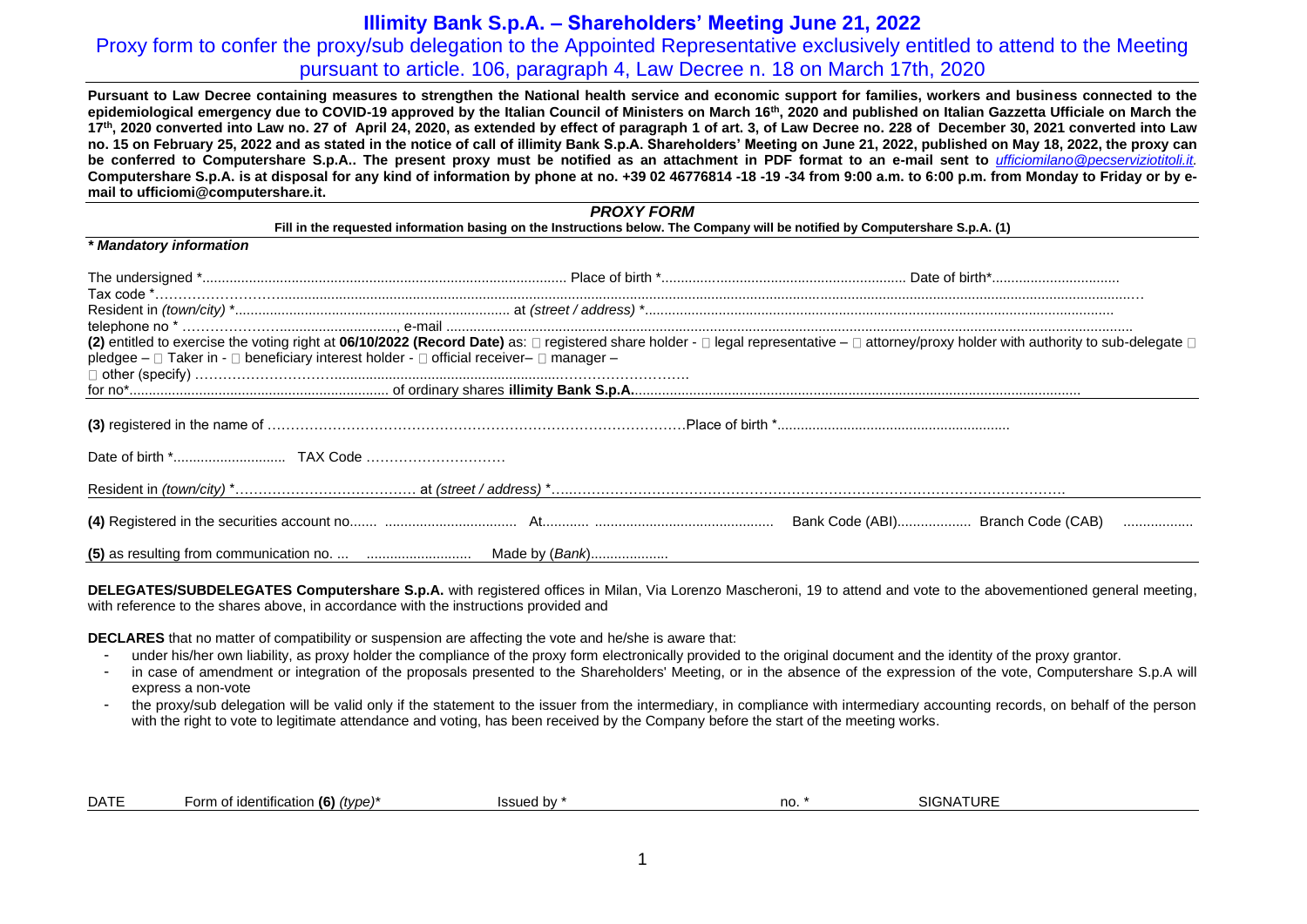# **Illimity Bank S.p.A. – Shareholders' Meeting June 21, 2022**

Proxy form to confer the proxy/sub delegation to the Appointed Representative exclusively entitled to attend to the Meeting pursuant to article. 106, paragraph 4, Law Decree n. 18 on March 17th, 2020

### *VOTING INSTRUCTION*

### *WARNING*

*This voting instructions form could be amended to include any proposal of resolution and/or vote on the items on the agenda that were presented by shareholders until June 5, 2022; in this event, the voting instruction will be dispatched by June 6, 2022, including the new proposals, in line with the notice of call*

The undersigned *(7)*

**INSTRUCTS** the Appointed Representative to vote at the above indicated shareholders' meeting as follow *(8)*

| <b>RESOLUTIONS TO BE VOTED (9)</b> | <b>VOTING</b><br><b>INSTRUCTION</b> |
|------------------------------------|-------------------------------------|
|                                    |                                     |

| (0010)                                                                          | 1. Increase of the share capital, against payment, in inseparable form and without entitlement to the option right pursuant to  <br>article 2441, paragraph 4, first sentence of the Italian civil code for a total amount of EUR 35,999,990.00 (including share<br>premium), through the issue of 2,769,230 illimity ordinary shares, with no par value, to be settled by way of a contribution<br>in kind. Amendments to the bylaws. Resolutions pertaining thereto and resulting therefrom. |  |  |
|---------------------------------------------------------------------------------|------------------------------------------------------------------------------------------------------------------------------------------------------------------------------------------------------------------------------------------------------------------------------------------------------------------------------------------------------------------------------------------------------------------------------------------------------------------------------------------------|--|--|
| <b>Section A</b> – vote for resolution proposed by the Board of Directors $(9)$ |                                                                                                                                                                                                                                                                                                                                                                                                                                                                                                |  |  |

 $\blacksquare$  DATE SIGNATURE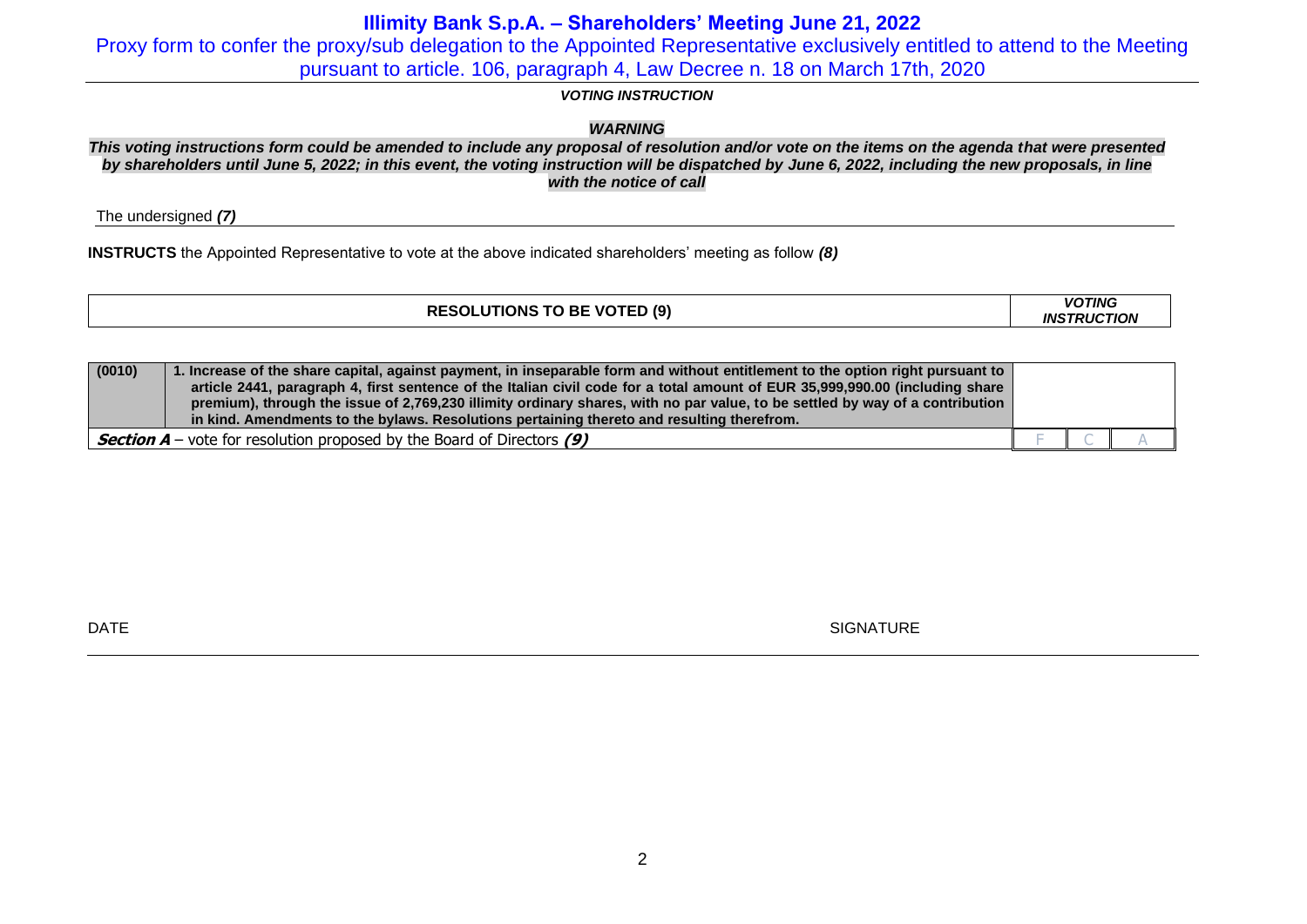# **Illimity Bank S.p.A. – Shareholders' Meeting June 21, 2022** Proxy form to confer the proxy/sub delegation to the Appointed Representative exclusively entitled to attend to the Meeting pursuant to article. 106, paragraph 4, Law Decree n. 18 on March 17th, 2020

#### *Instructions for filling in and submitting the form*

This form could be updated and integrated if the Company receives requests for integrations or proposals pursuant to art. 126-bis of the TUF (where applicable) or individual resolution proposals relating to the items on the agenda, as provided in the notice of call of the Shareholders' Meeting, respectively, in the paragraphs **'Right to request additional items to the agenda and propose new resolutions** " and " **Right to request individual resolutions**".

- *1. The Proxy form must be notified to the Company (together with a valid ID document and, in case, the documentation providing proof of the signatory power) via the Appointed Representative together with the Voting Instructions reserved to him within June 20, 2022, h. 12:00 p.m., using one of the following methods:*
	- *1) Registered Email Holders (PEC): as an attachment document (PDF format) sent to [ufficiomilano@pecserviziotitoli.it](mailto:ufficiomilano@pecserviziotitoli.it) in the event that the Proxy Grantor (as Individual or as Legal Entity) is a Registered Email Holder (Ref:Illimity Bank – EGM 21/06/2022);*
	- 2) *Digital Signature Holders (FEA)*: as an attachment document with digital signature sent to *ufficiomilano@pecserviziotitoli.it* in the event that the Proxy Grantor (as Individual or as *Legal Entity) is a Digital Signature Holder (Ref:Illimity Bank – EGM 21/06/2022);*
	- *3) Common Email address Holders: as an attachment document (PDF format) sent to [ufficiomilano@pecserviziotitoli.it.](mailto:ufficiomilano@pecserviziotitoli.it) In this case the hard copy of the proxy shall be sent via ordinary mail service to Computershare S.p.A. in Lorenzo Mascheroni Street, 20145 Milan (MI), Italy (Ref:Illimity Bank – EGM 21/06/2022);*

#### *The use of different email address than those mentioned above or a delay respect to the deadline, as well as the only use of ordinary mail service, will not ensure the correct submission of the proxy.*

- *2. Specify the capacity of the proxy signatory and, where applicable, attach documentary proof of his power.*
- 3. *To be completed only if the registered shareholder is different from the proxy signatory; mandatory indications on relevant personal details must be included.*
- *4. Provide the securities account number, Bank Codes and Branch Codes of the Depository, or in any case its name, available in the securities account statement.*
- *5. Reference to the communication made by the intermediary and its name.*
- *6. Provide details of a valid form of identification of the proxy signatory.*
- *7. Provide the name and surname of the signatory of the Proxy form and Voting instructions.*
- 8. In accordance with art. 106 DL 17.3.2020 no. 18, the exclusive appointed representative may receive sub-delegations, but it is liability of the proxy holder to provide appropriate *voting instruction accordingly to the instructions submitted by the original proxy grantor.*
- 9. The resolutions proposed to the shareholders' meeting, which are briefly referred to herein, are reported in the Reports published on the company website ["www.illimity.com"](http://www.illimity.com/) *Computershare S.p.A., as Appointed Representative, has not personal interest or on behalf of third party in the proposals mentioned, however, in the event of unknown circumstances or in the event of amendment or integration to the motion presented to the meeting, Computershare does not intend to vote in a manner incompatible with the instructions received in Sections A and C.*

*The vote is expressed by ticking the relevant box between the following: F (for), C (against) or A (abstention).*